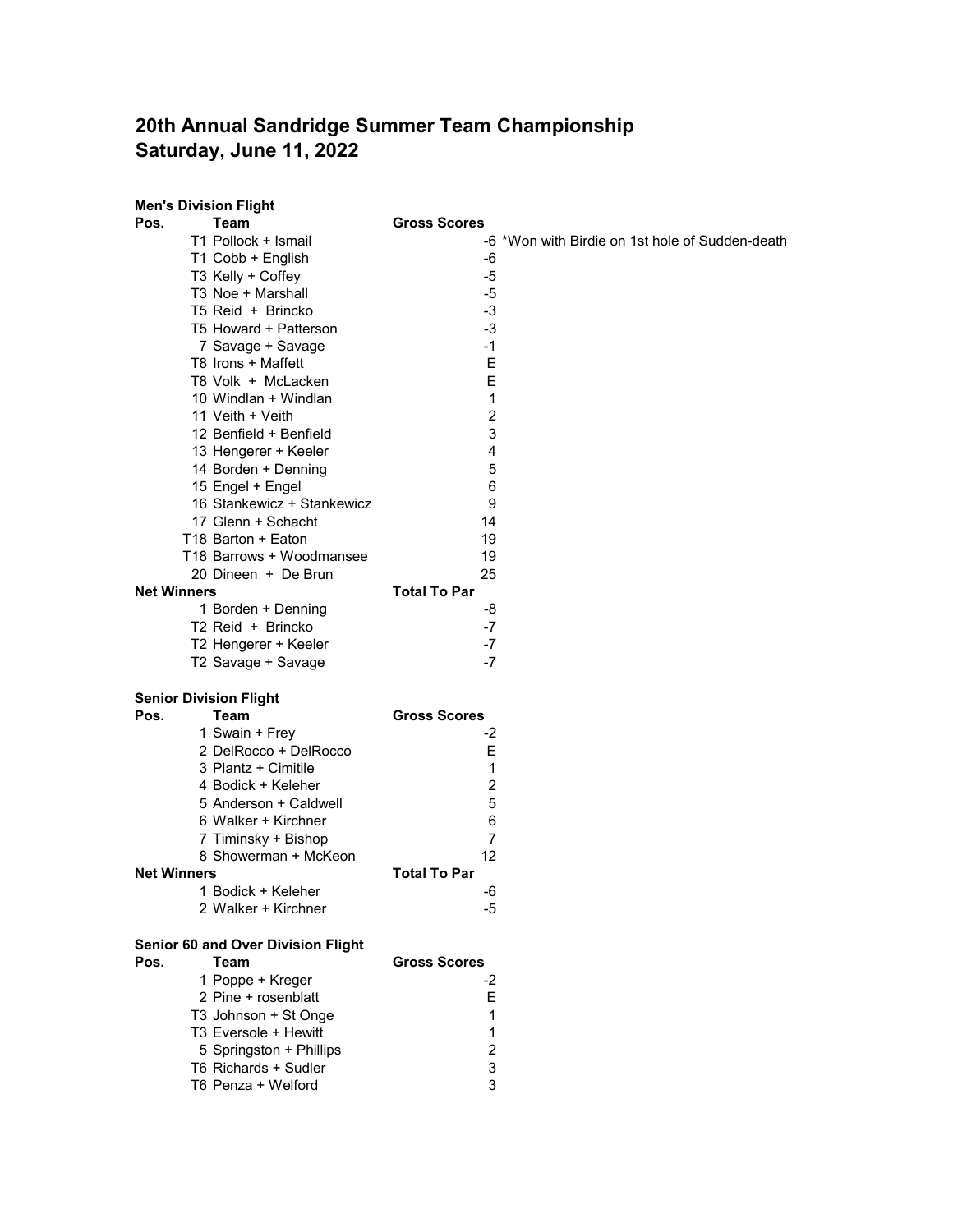$W$  with Birdie on 1st hole of  $\mathbb{R}$